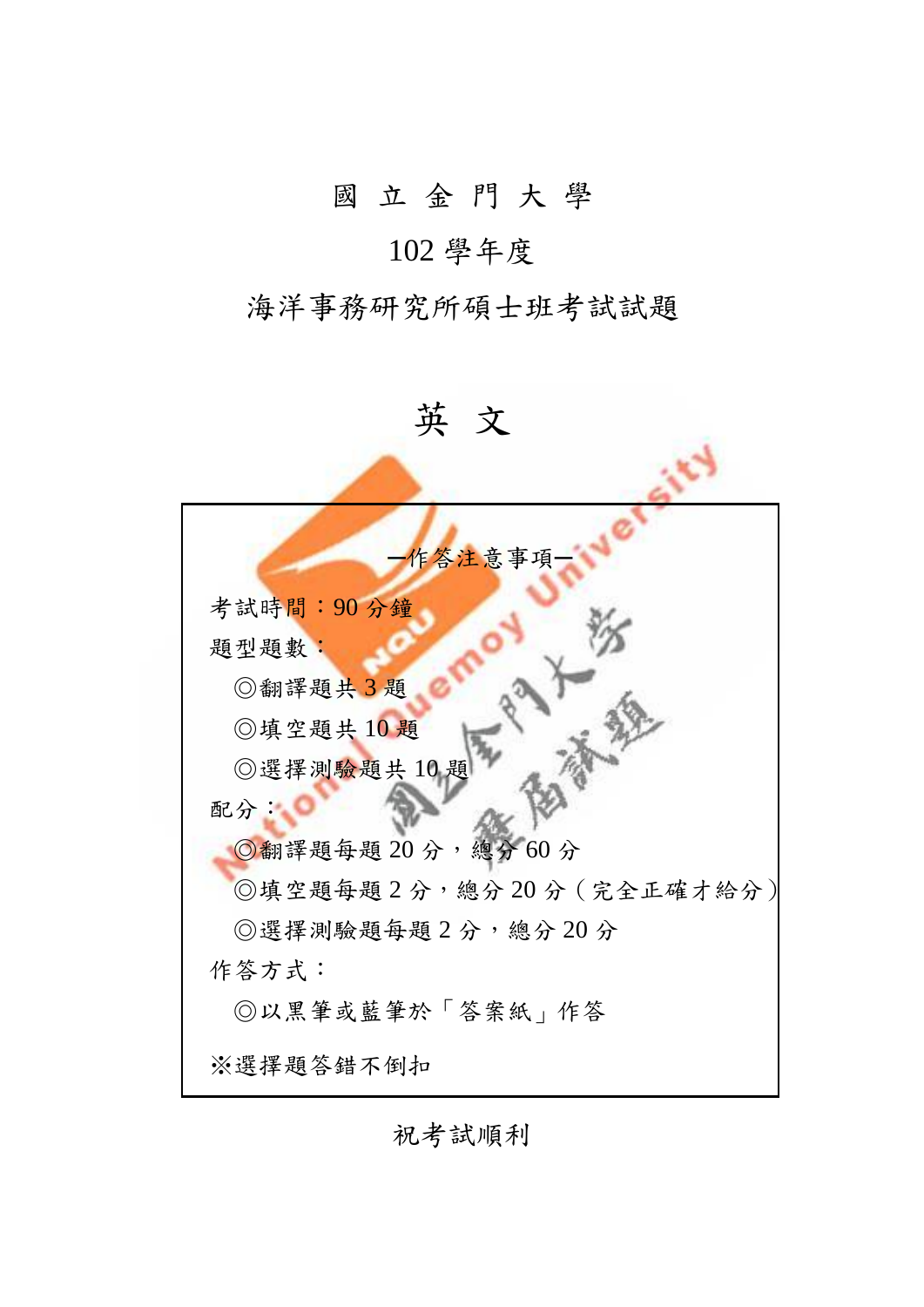### 翻譯題

#### 1.

The argument that the grant of injunction may contribute to attainment of the objective of the convention, which is to minimize the risk of conflicting decisions and to avoid a multiplicity of proceedings, cannot be accepted. (20%)

#### 2.

Some fish and squid are caught using bright lights. The lights attract them to the surface at night, where they are caught on baited hooks. Drift nets can be several kilometers long. Trawl nets are towed at a set depth by fishing boat and hauled in when full. Purse seine nets surround a shoal (group) of fish at once, and then scoop them from the water. (20%)

#### 3.

Arctic sea ice has been observed to be decreasing in extent and thickness during the second half of the 20th century and early 21st century. Global Climate Model simulations indicate a continuing retreat of sea ice, but also show that the winter sea ice cover will remain. There is a possibility of an ice-free Arctic Ocean for a short period in summer perhaps as early as 2015. This would mean the disappearance of multi-year ice, as no sea ice would survive the summer melt season. It is highly plausible there will be greater marine access and longer seasons of navigation, except perhaps during winter, but not necessarily less difficult ice conditions for marine operations. (20%)

### 二、填空題

1.明天我可能會很忙。 I'm to be very busy tomorrow.

2.約翰看起來很生氣。John very angry.

3.我決定一定要戒煙。I decided that I must smoking.

4.她去購物而未吃中餐。She went shopping \_\_\_\_\_ \_\_\_\_ having lunch.

5.我對於那堂課很有興趣。I was very \_\_\_\_\_\_\_\_ in this lesson.

6.如果你夢見火,代表什麼意義? What does it mean if you \_\_\_\_ \_\_\_ a fire?

7.瑪莉昨天開車又撞到樹了。Mary \_\_\_\_\_ \_\_\_\_\_ a tree again yesterday.